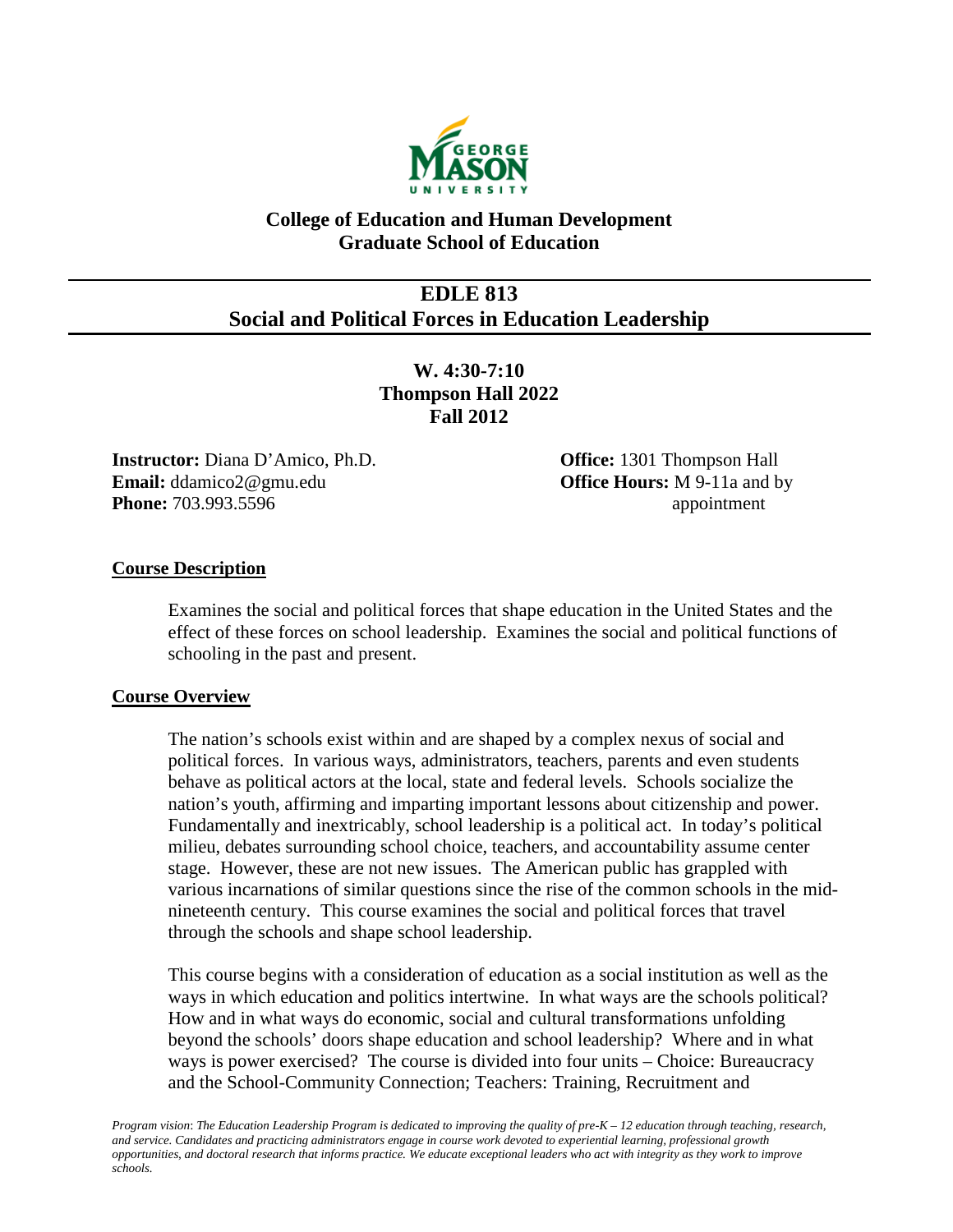Evaluation; Equity, Equality and Accountability; and The Government and the Public Schools.

## **Nature of Course Delivery**

Each session will consist of some combination of lecture, large and small group discussions and workshops. Students will work with a variety of primary sources in class, both individually and in small groups. The creation of knowledge is a collaborative endeavor. For this reason, it is essential that you read the assigned materials carefully and come prepared to participate in discussion.

### **Student Outcomes**

Students who successfully complete this course will:

- 1. Gain an understanding of the development and structure of American schooling.
- 2. Understand the political contexts of schooling.
- 3. Consider the ways in which school leadership is a political act.
- 4. Understand the variety of ways in which social forces shape schooling and school leadership.
- 5. Develop a broad framework that will support and help shape future research.
- 6. Learn to evaluate and engage with secondary source materials.
- 7. Hone critical thinking skills and the craft of academic writing

### **Course Materials**

### Readings

All readings are available on electronic reserve as pdf files.

### Outside-of-Class Resources

All students are required to activate and monitor their GMU e-mail accounts. Please check your Mason email regularly; this is how I will communicate with you.

All students are required to use [http://www.taskstream.com](http://www.taskstream.com/) as part of this course. This is an Internet site where I will post information for the course and through which you will submit your assignments.

### **Course Requirements**

## Class participation (10%)

Students are expected to come to every class prepared to participate in an active discussion. In order to do this, students must have read and taken notes on the assigned readings *and* have the readings with them (either paper or electronic).

### **If you must be absent, please notify me by e-mail or phone.** More than one absence may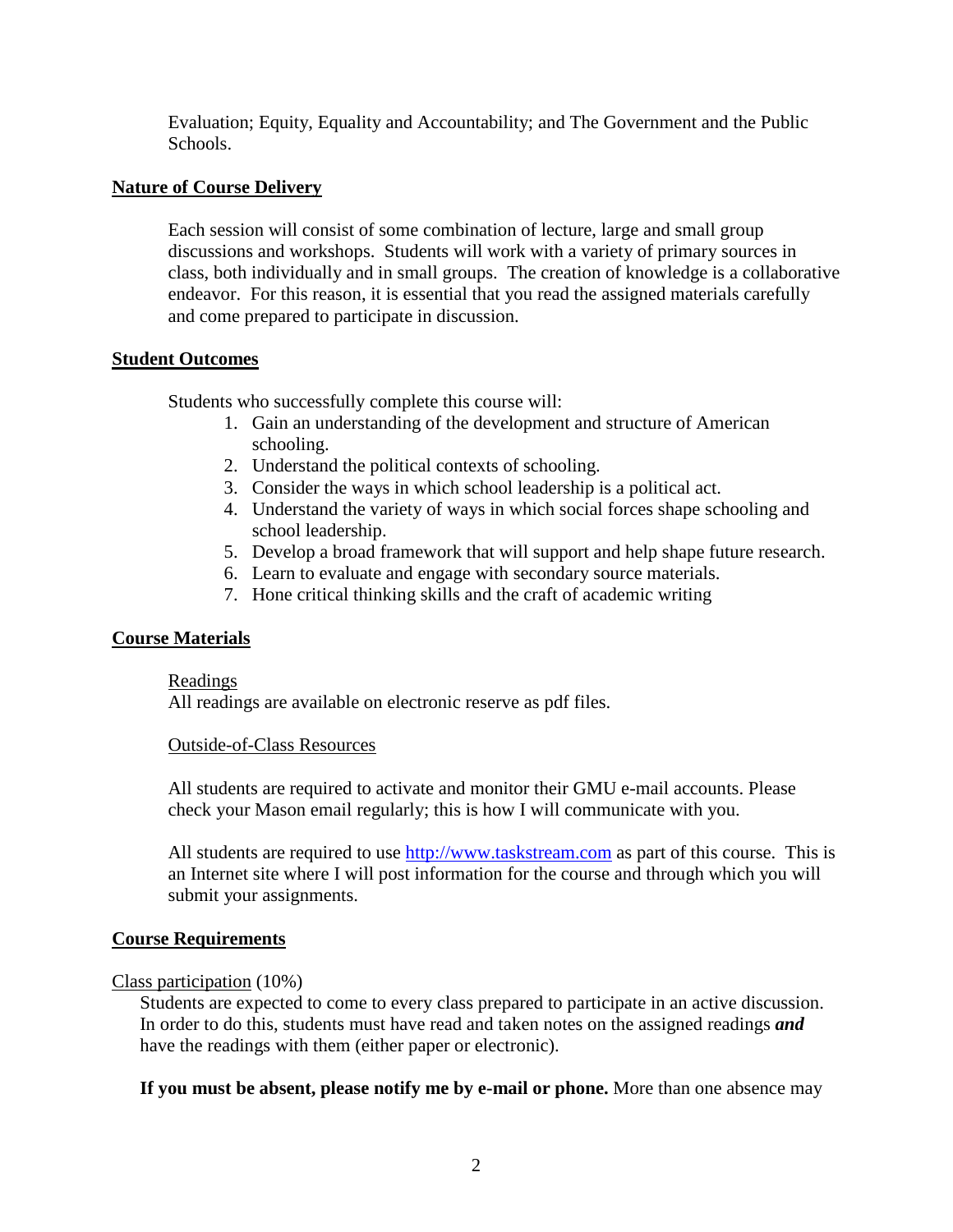result in a reduction in participation points. Arriving at class more than 30 minutes late or leaving more than 30 minutes before the end of class may result in loss of points.

#### Presentation of Readings (10%)

Students will prepare and deliver a presentation pertaining to the day's assigned readings. You may prepare a lecture, organize a class activity or lead a discussion. Students must meet with the professor to discuss their plans.

#### Topic Proposal (10%)

Students will submit a **3-4** page essay that offers an overview of their selected issue. The goal of this assignment is to highlight the details of a precise and particular education debate or issue. Where is this issue visible? Who is involved? What are the competing perspectives surrounding this issue? What is at stake? Students will then move beyond the details of the current issue and raise their own research questions. What do you want to learn more about? What do you want to figure out? As you write this proposal keep in mind the following important questions: Why is this issue contentious? How can it be solved? In what ways is this issue informed by the larger social and political context? Students must use at least 4 articles (popular press, newspaper, education periodical, etc.) to ground their presentation of the debate/issue.

#### Literature Review (15%)

All successful academic writing hinges from the careful reading of secondary source literature. Rather than summarizing the key points and arguments of a variety of authors, the goal of this exercise is to synthesize a body of scholarship. In **6-7** pages, students will engage the following questions in a well-crafted, compelling essay. How has thinking on your chosen topic developed over time? How do you account for these shifts? In what ways do disciplinary conventions shape authors' analyses? What are the main points of agreement and disagreement? Where do you see authors engaging one another in scholarly discourse? What future research questions arise from this collection of literature? You must discuss and cite at least 10 peer-reviewed sources.

#### Research Essay

Students will write a **12-15** page essay in which they examine the social and political forces that shape a current educational debate or issue. The goal of this essay is to cast fresh light on a critical issue. How does an understanding of the broader social and political context shape your view of the issue? How does this analytical framework shape how you might attempt to resolve this issue?

In an endeavor to hone the craft of academic writing and position students to submit their work to scholarly journals, this assignment is broken down into four critical pieces:

- 1. *Draft of Research Essay*: Replicating the journal submission process, you will submit your essay to a "blind" panel of peers. While perhaps not yet perfect, this version of your essay should be logical, clean and compelling. Anything less than that might lead the journal to reject your work. (10%)
- 2. *Critical Evaluation of Essay*: You will write a 1-2 page single-spaced evaluation of the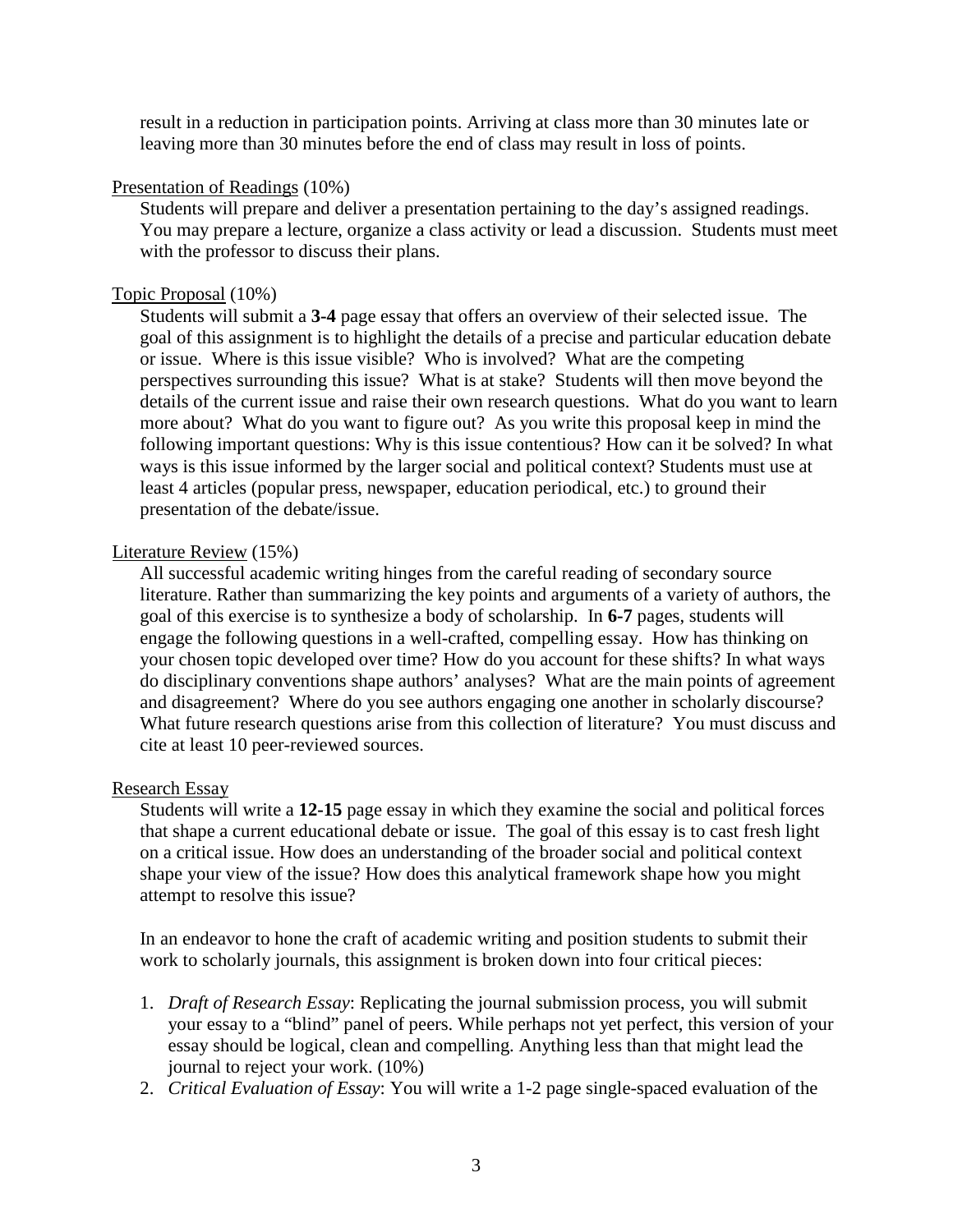essay. In your response, you will highlight the strengths and weaknesses of the essay and make recommendations for publication. (10%)

- 3. *Response to Evaluation*: When you submit an article to a journal, you will most likely receive a revise and resubmit – this is good news! You will then take some time considering the reviewers' comments and revising your work accordingly. When you are ready to resubmit your work to the journal, you will also submit a cover letter to the editor that outlines the major critiques, as you understood them, and how you attended to them. (10%)
- 4. *Final Draft of Research Essay*: This version of your essay must be responsive to the critiques and ready for review by the editor. (25%)
- Late work: I expect all students to submit their work on time. Unless prior arrangements are made, late work will be penalized by 1/3 of a letter grade for each 12-hour period past the deadline (i.e.: an A will become and A-).

*Grading Scale*

| $A+$          |          | 100 percent         |
|---------------|----------|---------------------|
| A             | $\equiv$ | $95 - 99$ percent   |
| $A -$         | =        | $90 - 94$ percent   |
| $B+$          | $=$      | $86 - 89$ percent   |
| B             |          | $83 - 85$ percent   |
| $B -$         | =        | $80 - 82$ percent   |
| $\mathcal{C}$ | =        | $75 - 79$ percent   |
| F             |          | 74 percent or below |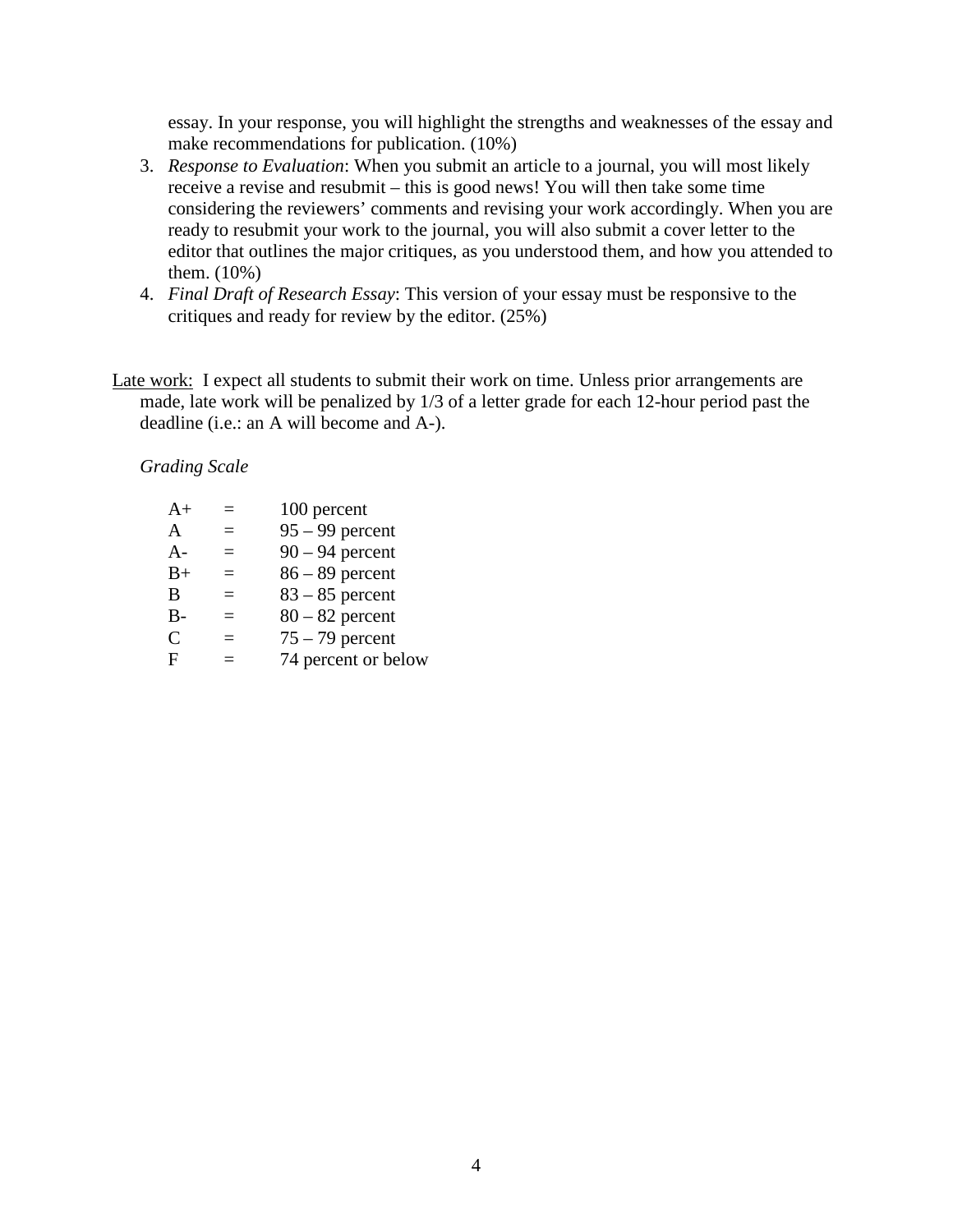## **George Mason University Policies and Resources for Students**

- a. Academic integrity (honor code, plagiarism) Students must adhere to guidelines of the George Mason University Honor Code [See [http://academicintegrity.gmu.edu/honorcode/\]](http://academicintegrity.gmu.edu/honorcode/).
- b. Mason Email Students are responsible for the content of university communications sent to their George Mason University email account and are required to activate their account and check it regularly. All communication from the university, college, school, division, and program will be sent to students solely through their Mason email account. Students must follow the university policy for Responsible Use of Computing [See [http://universitypolicy.gmu.edu/1301ge.html\]](http://universitypolicy.gmu.edu/1301ge.html).
- c. Counseling and Psychological Services The George Mason University Counseling and Psychological Services (CAPS) staff consists of professional counseling and clinical psychologists, social workers, and counselors who offer a wide range of services (e.g., individual and group counseling, workshops, and outreach programs) to enhance students' personal experience and academic performance [See [http://caps.gmu.edu/\]](http://caps.gmu.edu/).
- d. Office of Disability Services Students with disabilities who seek accommodations in a course must be registered with the George Mason University Office of Disability Services (ODS) and inform their instructor in writing at the beginning of the semester [http://ods.gmu.edu/\]](http://ods.gmu.edu/).
- e. Students must follow the university policy stating that all sound emitting devices shall be turned off during class unless otherwise authorized by the instructor.
- f. The Writing Center (Optional Resource) The George Mason University Writing Center staff provides a variety of resources and services (e.g., tutoring, workshops, writing guides, handbooks) intended to support students as they work to construct and share knowledge through writing [See [http://writingcenter.gmu.edu/\]](http://writingcenter.gmu.edu/).
- g. University Libraries (Optional Resource) The George Mason University Libraries provide numerous services, research tools, and help with using the library resources [See [http://library.gmu.edu/\]](http://library.gmu.edu/).

**Core Values Commitment**: The College of Education and Human Development is committed to collaboration, ethical leadership, innovation, research-based practice, and social justice. Students are expected to adhere to these principles.

For additional information on the College of Education and Human Development, Graduate School of Education, please visit our website [See [http://gse.gmu.edu/\]](http://gse.gmu.edu/).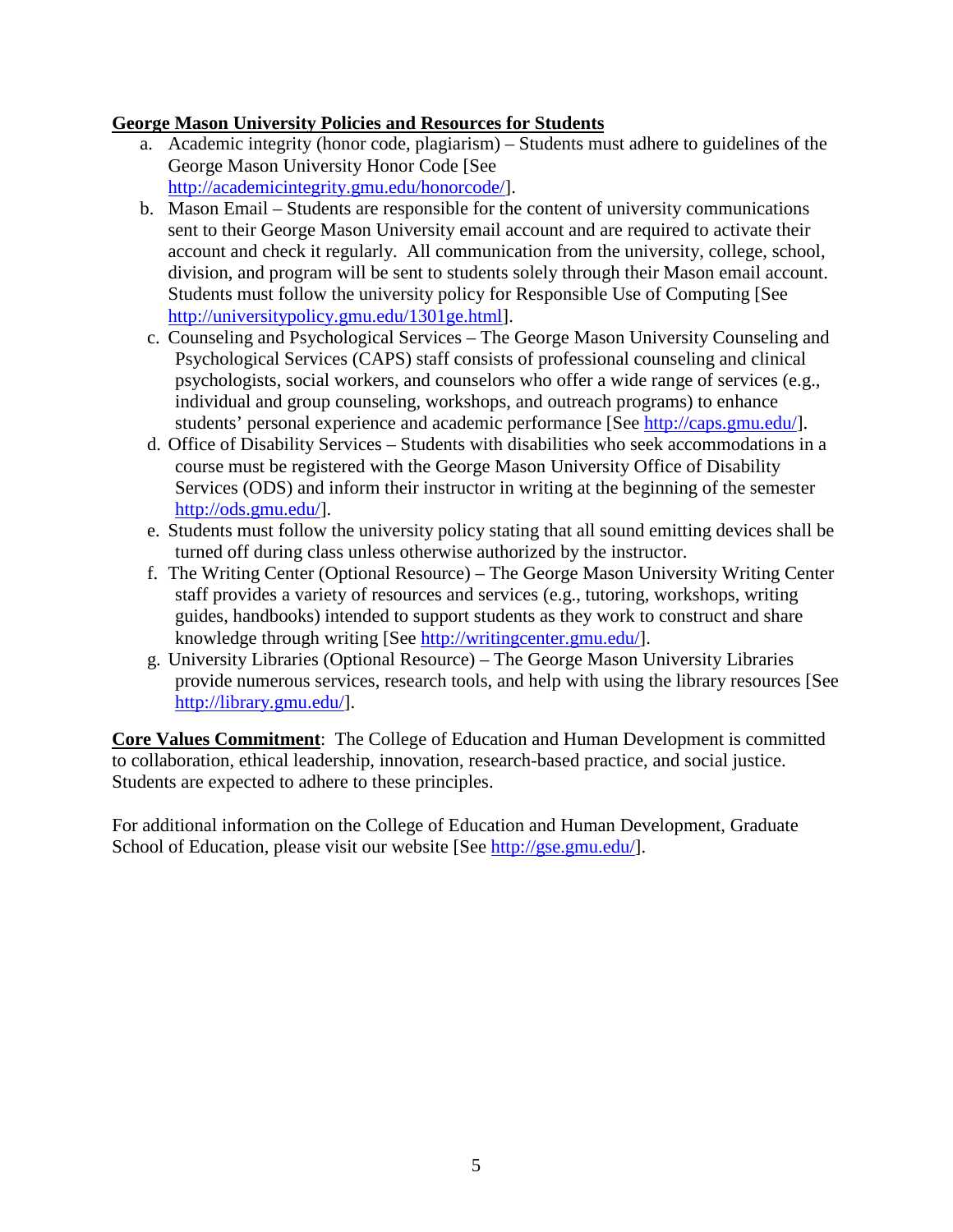# **Weekly Schedule**

| Week               | <b>Topic</b>                                     | <b>Assignment</b>                                                                       |
|--------------------|--------------------------------------------------|-----------------------------------------------------------------------------------------|
| <b>W. Aug. 29</b>  | Course introduction                              | Tyack & Tobin, "The 'Grammar' of                                                        |
|                    | Conceiving of public                             | Schooling: Why Has it Been so Hard to                                                   |
|                    | schooling as a social and                        | Change," American Educational Research                                                  |
|                    | political institution                            | Journal.                                                                                |
|                    | The role of school leaders                       |                                                                                         |
|                    | Thinking about reform and                        |                                                                                         |
|                    | change                                           |                                                                                         |
| I.                 |                                                  | CHOICE: BUREAUCRACY AND THE SCHOOL-COMMUNITY CONNECTION                                 |
| W. Sept. 5         | The roots of modern                              | Katz, "The Origins of Public Education: A                                               |
|                    | schooling                                        | Reassessment," History of Education                                                     |
|                    |                                                  | Quarterly.                                                                              |
|                    |                                                  | Tyack, "Pilgrim's Progress: Toward a                                                    |
|                    |                                                  | Social History of the School                                                            |
|                    |                                                  | Superintendency, 1860-1960," History of                                                 |
|                    |                                                  | <b>Education Quarterly.</b>                                                             |
| <b>W. Sept. 12</b> | Choice and Privatization                         | Chubb and Moe, "Politics, Markets, and the                                              |
|                    |                                                  | Organization of Schools," The American                                                  |
|                    |                                                  | Political Science Review.                                                               |
|                    |                                                  |                                                                                         |
|                    |                                                  | Noguera, "More Democracy Not Less:                                                      |
|                    |                                                  | Confronting the Challenge of Privatization                                              |
|                    |                                                  | in Public Education," Journal of Negro                                                  |
|                    |                                                  | Education.                                                                              |
| Sat. Sept. 15      |                                                  | <b>Topic Proposal Due - Midnight</b><br>Finn and Kanstroroom, "Do Charter Schools       |
| <b>W. Sept. 19</b> | <b>Charter Schools</b>                           | Do It Differently?," Phi Delta Kappan.                                                  |
|                    |                                                  |                                                                                         |
|                    |                                                  | Buckley and Schneider, "Making the Grade:                                               |
|                    |                                                  | Comparing DC Charter Schools to Other                                                   |
|                    |                                                  | DC Public Schools," Educational                                                         |
|                    |                                                  | <b>Evaluation and Policy Analysis.</b>                                                  |
|                    |                                                  |                                                                                         |
|                    |                                                  | Weiher and Tedin, "Does Choice Lead to<br><b>Racially Distinctive Schools?: Charter</b> |
|                    |                                                  | Schools and Household Preference,"                                                      |
|                    |                                                  | Journal of Policy Analysis and                                                          |
|                    |                                                  | Management.                                                                             |
|                    | II. TEACHERS: TRAINING, RECRUITMENT & EVALUATION |                                                                                         |
| <b>W. Sept. 26</b> | Teachers and Teaching in<br>$\bullet$            | Bernard and Vinovskis, "The Female                                                      |
|                    | <b>Historical Perspective</b>                    | School Teacher in Antebellum                                                            |
|                    |                                                  | Massachusetts," The Journal of Social                                                   |
|                    |                                                  | History.                                                                                |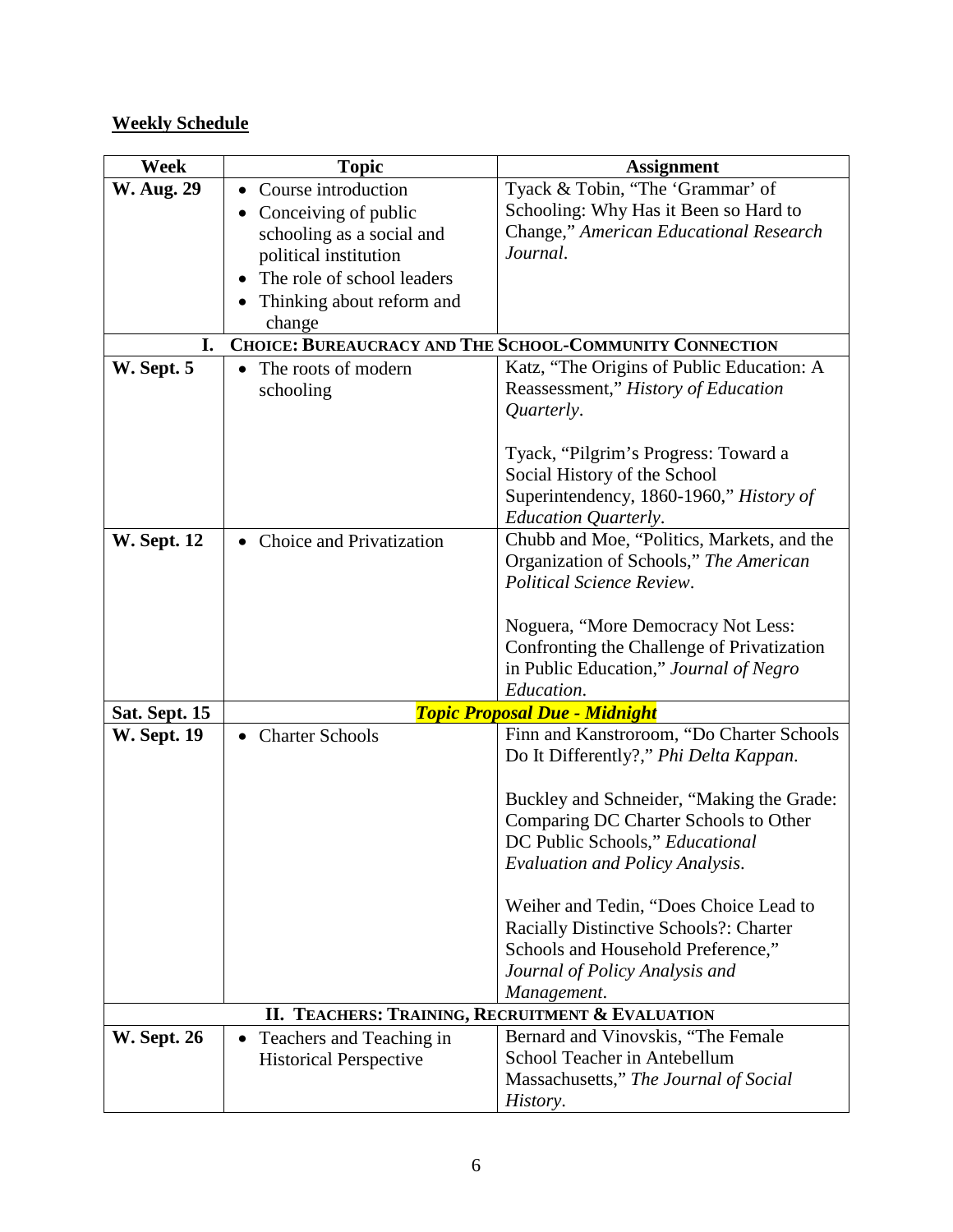|                   |                                                                                                | Tyack and Strober, "Why do Men Manage"<br>and Women Teach? A Report on Research<br>in Schools," Signs.                                                                                        |
|-------------------|------------------------------------------------------------------------------------------------|-----------------------------------------------------------------------------------------------------------------------------------------------------------------------------------------------|
| Sat. Sept. 29     |                                                                                                | Literature Review Due - Midnight                                                                                                                                                              |
| <b>W. Oct. 3</b>  | <b>Teacher Training: Competing</b><br>Models                                                   | Cochran-Smith, "The Problem of Teacher<br>Education," Journal of Teacher Education.<br>Labaree, "Life on the margins," Journal of                                                             |
|                   |                                                                                                | <b>Teacher Education.</b>                                                                                                                                                                     |
|                   |                                                                                                | Darling-Hammond, "Does Teacher<br>Preparation Matter? Evidence about Teacher<br>Certification, Teach for America, and<br>Teacher Effectiveness," Education Policy<br><b>Analysis Archives</b> |
| <b>W. Oct. 10</b> | • Determining "Quality" and<br>Evaluating "Effectiveness"<br><b>FCPS</b> and DCPS Case Studies | NCLB Statement on "Highly Qualified<br>Teachers"                                                                                                                                              |
|                   |                                                                                                | Corchoran, "Women, the Labor Market, and<br>the Declining Relative Quality of Teachers,"<br>Journal of Policy Analysis and<br>Management.                                                     |
|                   |                                                                                                | Special Issue, "The Key to Changing the<br>Teaching Profession," Educational<br>Leadership.                                                                                                   |
| <b>W. Oct. 17</b> | Workshop: Construction of<br>Research & the Architecture<br>of an essay                        |                                                                                                                                                                                               |
|                   | <b>III. EQUITY, EQUALITY &amp; ACCOUNTABILITY</b>                                              |                                                                                                                                                                                               |
| <b>W. Oct. 24</b> | <b>Education and Social Justice:</b><br>The History of African<br><b>American Education</b>    | Siddle Walker, "Valued Segregated Schools<br>for African American Children in the South,<br>1935-1969: A Review of Common Themes<br>and Characteristics," Review of Educational<br>Research.  |
|                   |                                                                                                | Ravitch, "A Different Kind of Education for<br>Black Children," Journal of Blacks in<br><b>Higher Education.</b>                                                                              |
|                   |                                                                                                | Dougherty, "Shopping for Schools: How<br>Public Education and Private Housing<br>Shaped Suburban Connecticut," Journal of<br>Urban History.                                                   |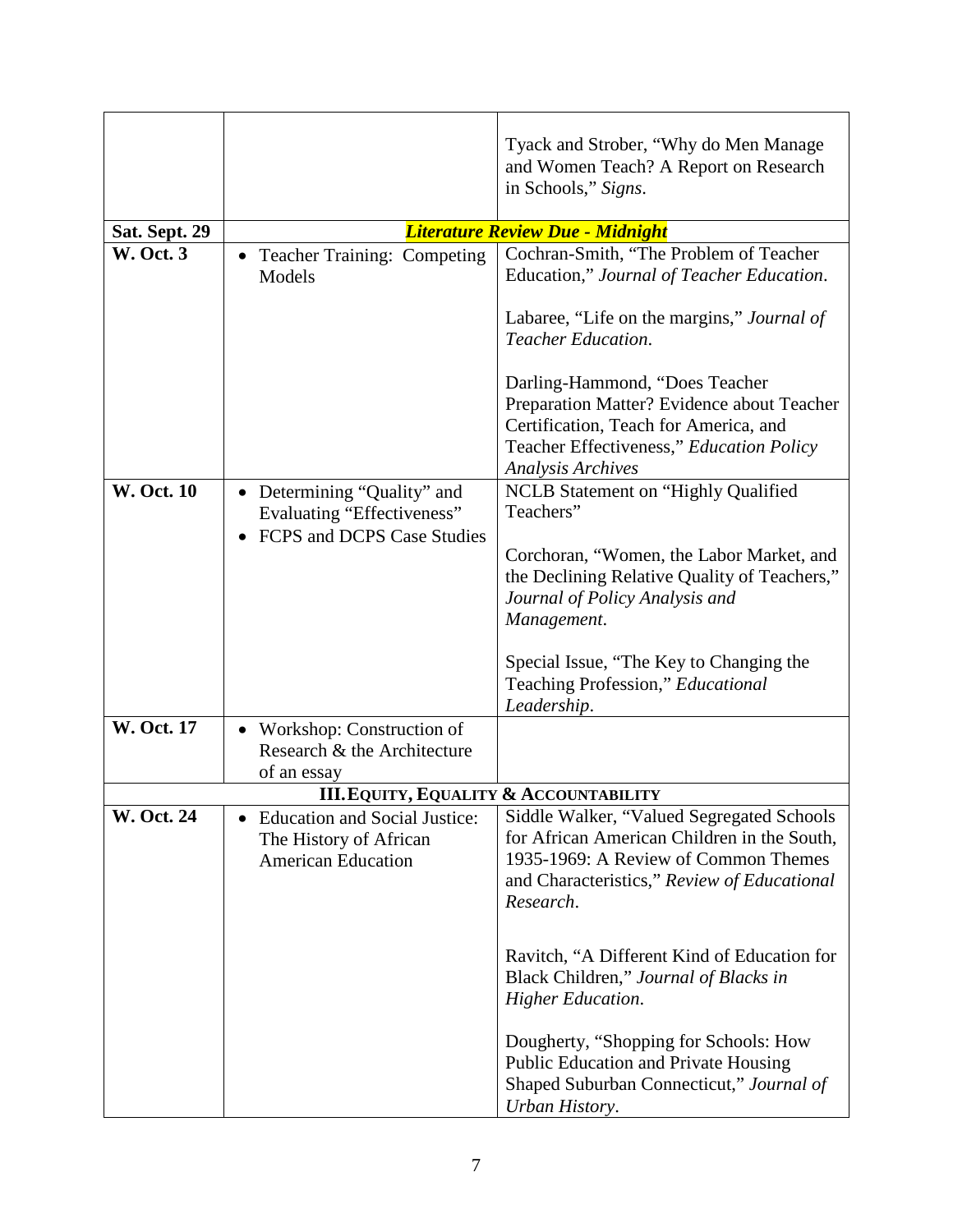|                     |                                                                                                                                                   | Brown v. Board of Education                                                                                                                                                                      |
|---------------------|---------------------------------------------------------------------------------------------------------------------------------------------------|--------------------------------------------------------------------------------------------------------------------------------------------------------------------------------------------------|
| <b>Sat. Oct. 27</b> |                                                                                                                                                   | <b>Research Essay (v.1) Due- Midnight</b>                                                                                                                                                        |
| <b>W. Oct. 31</b>   | Workshop: Peer Evaluation                                                                                                                         |                                                                                                                                                                                                  |
| Sat. Nov. 3         |                                                                                                                                                   | <b>Peer Comments Due - Midnight</b>                                                                                                                                                              |
| <b>W. Nov. 7</b>    | Race, Measurement and<br>$\bullet$<br>Achievement<br>Case study: TJHS                                                                             | Phillips, Crouse and Ralph, "Does the<br>Black-White Test Score Gap Widen after<br>Children Enter School?," in The Black-<br>White Test Score Gap.                                               |
|                     |                                                                                                                                                   | Special Issue, "Closing the Achievement"<br>Gap," Educational Leadership.                                                                                                                        |
|                     | IV. THE GOVERNMENT AND THE PUBLIC SCHOOLS                                                                                                         |                                                                                                                                                                                                  |
| <b>W. Nov. 14</b>   | The Federal Role in Public<br>Schooling                                                                                                           | Making the Grade, pp 61-105.                                                                                                                                                                     |
| <b>W. Nov 21</b>    |                                                                                                                                                   | <b>No Class: Thanksgiving</b>                                                                                                                                                                    |
|                     |                                                                                                                                                   | <b>Happy Holidays!</b>                                                                                                                                                                           |
| <b>W. Nov. 28</b>   | <b>Evaluating NCLB</b><br>$\bullet$                                                                                                               | United States Department of Education,<br>"Executive Summary of the No Child Left<br>Behind Act of 2001."<br>Moe, "Politics, Control, and the Future of<br>School Accountability," No Child Left |
|                     |                                                                                                                                                   | Behind?                                                                                                                                                                                          |
|                     |                                                                                                                                                   | Kohn, "NCLB and the Effort to Privatize<br>Public Education," Many Children Left<br>Behind.                                                                                                      |
| <b>W. Dec. 5</b>    | Course Wrap-Up<br>$\bullet$<br><b>Sharing Findings</b><br>$\bullet$<br>Moving Forward: Using this<br>research to think about your<br>dissertation |                                                                                                                                                                                                  |
| Sat. Dec. 8         |                                                                                                                                                   | <b>Final Version of Research Essay &amp; Response Cover Letter Due - Midnight</b>                                                                                                                |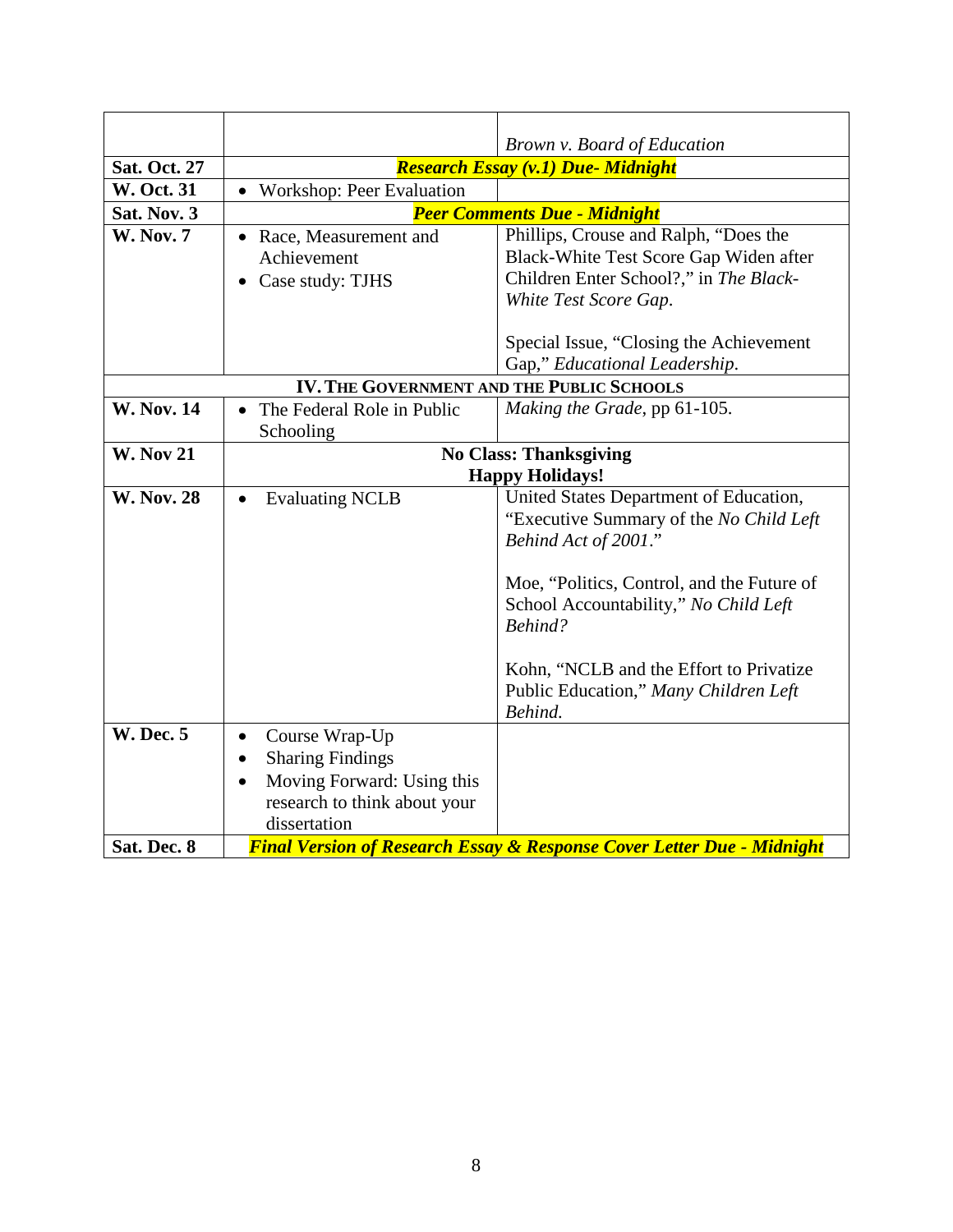## **Assessment Rubric for Topic Proposal**

## **Rationale**

The goal of this assignment is to highlight the details of a precise and particular education debate. This debate will form the foundation for your individualized scholarly inquiry this term. Before you can generate your own research questions, you need to demonstrate an understanding of the key issues. Before you can insert your voice into and inform current educational debates and policies, you need to have a clear understanding of the current state of these debates and policies.

## **Tasks**

- 1. Students will submit a **3-4** page essay that offers an overview of their selected issue.
- 2. Begin by addressing the following questions:
	- a. Where is this issue visible?
	- b. Who is involved?
	- c. What are the competing perspectives surrounding this issue?
	- d. What is at stake?
- 3. Once you have addressed the above questions, begin to move beyond the details of the current issue and raise your own research questions.
	- a. What do you want to learn more about?
	- b. What do you want to figure out?
	- c. Develop a set of at least three questions that pertain to the larger social and political context that will drive your research over the course of this semester.
- 4. Using at least 4 sources, this essay will focus *only* on the current incarnation of this debate.
- 5. In addition, students will submit a proposed bibliography of 10 sources.

|                     | 4 points              | 3 points            | 2 points               | 1 point                |
|---------------------|-----------------------|---------------------|------------------------|------------------------|
|                     | Offers a clear        | Offers a clear      | Does not offer a       | Does not offer a       |
|                     | statement of issue of | statement of topic, | clear and specific     | clear and specific     |
|                     | interest. Focuses on  | but lacks focus.    | statement of interest. | statement of interest. |
| <b>Statement of</b> | a specific component  | Author attempts to  | Author discusses a     | <b>Author makes</b>    |
| <b>Topic</b>        | of a larger debate.   | cover too much      | large topic in vague   | claims that are        |
| (25%)               | Describes topic in    | ground.             | terms.                 | inaccurate.            |
|                     | clear and accurate    |                     |                        |                        |
|                     | terms.                |                     |                        |                        |
|                     | Offers a clear        | Offers a clear      | Exploration of issue   | Exploration of issue   |
|                     | exploration of a      | exploration of a    | is vague or too        | is unclear or          |
|                     | specific issue or     | specific issue or   | broad. Author takes    | inaccurate. Author     |
|                     | debate of interest.   | debate of interest. | sides. Uses less than  | does not refer to      |
|                     | Refers to relevant    | Refers to relevant  | 4 sources, or cites 4  | specific texts to      |
| <b>Exploration</b>  | texts to ground       | texts to ground     | sources but does not   | ground overview        |
| of Debate           | characterizations.    | overview. Author    | make significant use   | and writes with clear  |
| (25%)               | Presents topic        | reveals clear bias, | of them.               | bias. Does not cite    |
|                     | overview in a clear,  | choosing sides or   |                        | or make use of         |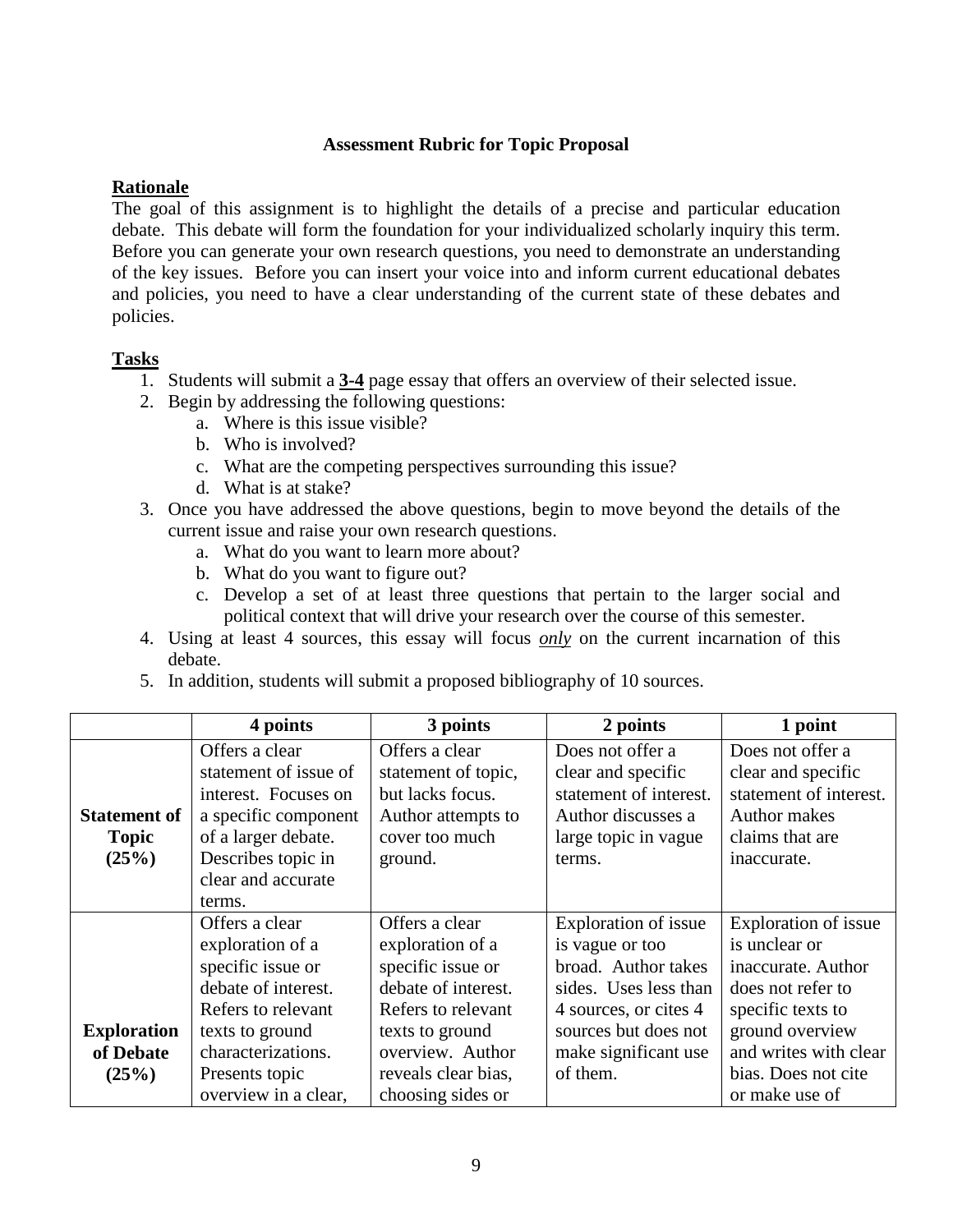|                                                                     | accurate, and bias-<br>free manner. Cites<br>and makes use of 4<br>sources.                                                                   | offering policy<br>prescriptions. Cites<br>and makes use of 4<br>sources. |                                                      | appropriate sources.                                                                                                                                  |
|---------------------------------------------------------------------|-----------------------------------------------------------------------------------------------------------------------------------------------|---------------------------------------------------------------------------|------------------------------------------------------|-------------------------------------------------------------------------------------------------------------------------------------------------------|
| <b>Statement of</b><br><b>Research</b><br><b>Questions</b><br>(25%) | Moves beyond the<br>issue at hand and<br>raises at least 3<br>meaningful questions<br>that pertain to the<br>social and political<br>context. | Raises two<br>meaningful<br>questions to guide<br>future inquiry.         | Raises fewer than 2<br>meaningful<br>questions.      | Raises questions that<br>do not stem from the<br>readings or hold<br>potential of<br>generating future<br>research or does not<br>pose any questions. |
| <b>Proposed</b><br><b>Bibliography</b><br>(15%)                     | Correctly cites 10<br>sources.                                                                                                                | Lists 10 sources, but<br>has a few citation<br>errors.                    | Lists 10 sources<br>with several citation<br>errors. | Lists less than 10<br>sources; frequent<br>citation errors.                                                                                           |
| <b>Mechanics</b><br>$(10\%)$                                        | The essay is nearly<br>error free.                                                                                                            | The paper has some<br>errors.                                             | The paper has<br>numerous errors.                    | The paper is sloppy<br>and appears not to<br>have been proofread.                                                                                     |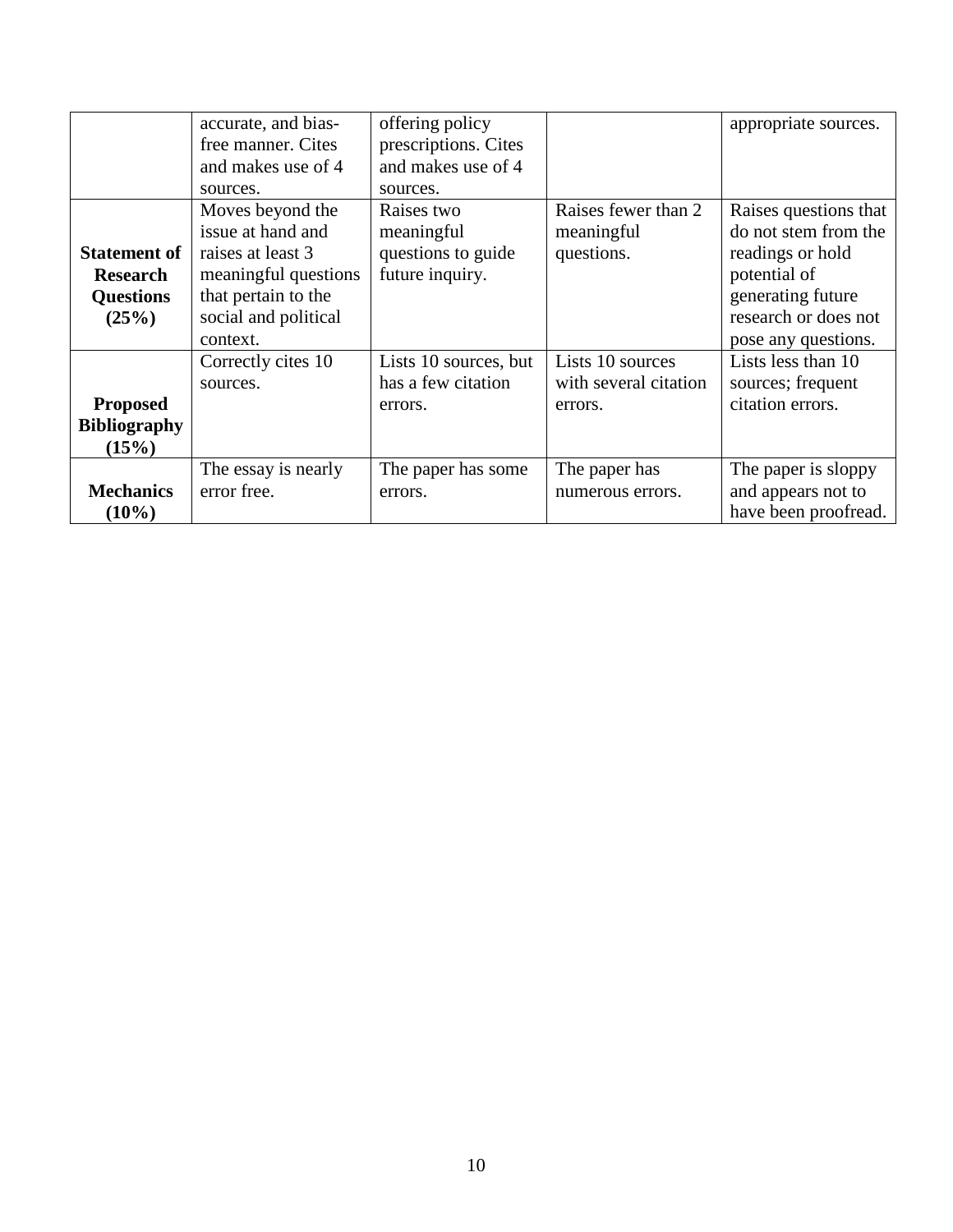## **Assessment Rubric for Literature Review**

## **Rationale**

All successful academic writing hinges from the careful reading of secondary source literature. Rather than summarizing the key points and arguments of a variety of authors, the goal of this exercise is to synthesize a body of scholarship.

## **Tasks**

- 1. In **6-7** pages, students will engage the following questions in a well-crafted, compelling essay.
	- **a.** How has thinking on your chosen topic developed over time?
	- **b.** How do you account for these shifts?
	- **c.** In what ways do disciplinary conventions shape authors' analyses?
	- **d.** What are the main points of agreement and disagreement?
	- **e.** Where do you see authors engaging one another in scholarly discourse?
- 2. Drawing upon this body of literature, pose at least three questions that will motivate your future inquiry. Examine these questions, explicating how they grow out of the examined literature and exploring their larger significance.
	- **a.** What will these questions help you figure out that we do not already know?
- 3. You must discuss and cite at least 10 approved sources.

|                                                                             | 4 points                                                                                                                                                                                                                                                                                                                                                                                                                                                            | 3 points                                                                                                                                                                                                                                                                                                                                                                                                                    | 2 points                                                                                                                                                                                                                                                                                                  | 1 point                                                                                                                                                                                                                                                                                                                                             |
|-----------------------------------------------------------------------------|---------------------------------------------------------------------------------------------------------------------------------------------------------------------------------------------------------------------------------------------------------------------------------------------------------------------------------------------------------------------------------------------------------------------------------------------------------------------|-----------------------------------------------------------------------------------------------------------------------------------------------------------------------------------------------------------------------------------------------------------------------------------------------------------------------------------------------------------------------------------------------------------------------------|-----------------------------------------------------------------------------------------------------------------------------------------------------------------------------------------------------------------------------------------------------------------------------------------------------------|-----------------------------------------------------------------------------------------------------------------------------------------------------------------------------------------------------------------------------------------------------------------------------------------------------------------------------------------------------|
| <b>Presentation</b><br>of Literature<br>and Idea<br>Development<br>$(60\%)$ | Examines and<br>properly cites 10<br>sources. Author<br>creates conversations<br>across texts, thinking<br>about the works as a<br>cohesive body of<br>literature. Rather<br>than summarizing<br>each work one by<br>one, the author finds<br>meaningful ways to<br>group the readings.<br>Incorporates specific<br>evidence from texts<br>and offers an<br>analysis. Considers<br>the role of<br>disciplinary<br>conventions and<br>links these<br>observations to | Examines and<br>properly cites 10<br>sources. The author<br>attempts to generate<br>a larger, original<br>idea but this idea is<br>not substantiated all<br>the way throughout<br>the essay or is<br>separate from a<br>discussion of the<br>texts. Considers<br>disciplinary<br>conventions, but<br>does not link these<br>observations to<br>larger idea. Uses<br>some quotes, but<br>may not offer<br>thorough analysis. | Examines 10<br>sources. Citations<br>may be incorrect.<br>Rather than<br>generating a larger<br>idea and moving<br>beyond the texts, the<br>author summarizes<br>each work. Does not<br>consider the role of<br>disciplinary<br>conventions.<br>Provides some<br>evidence, but offers<br>little analysis. | Examines less than<br>10 sources. Citations<br>may be incorrect.<br>Author offers only<br>summaries.<br>Presentation of<br>authors' views may<br>be inaccurate or<br>incorrect. Does not<br>consider the role of<br>disciplinary<br>conventions. Does<br>not provide<br>significant evidence<br>to support claims.<br>Does not provide<br>analysis. |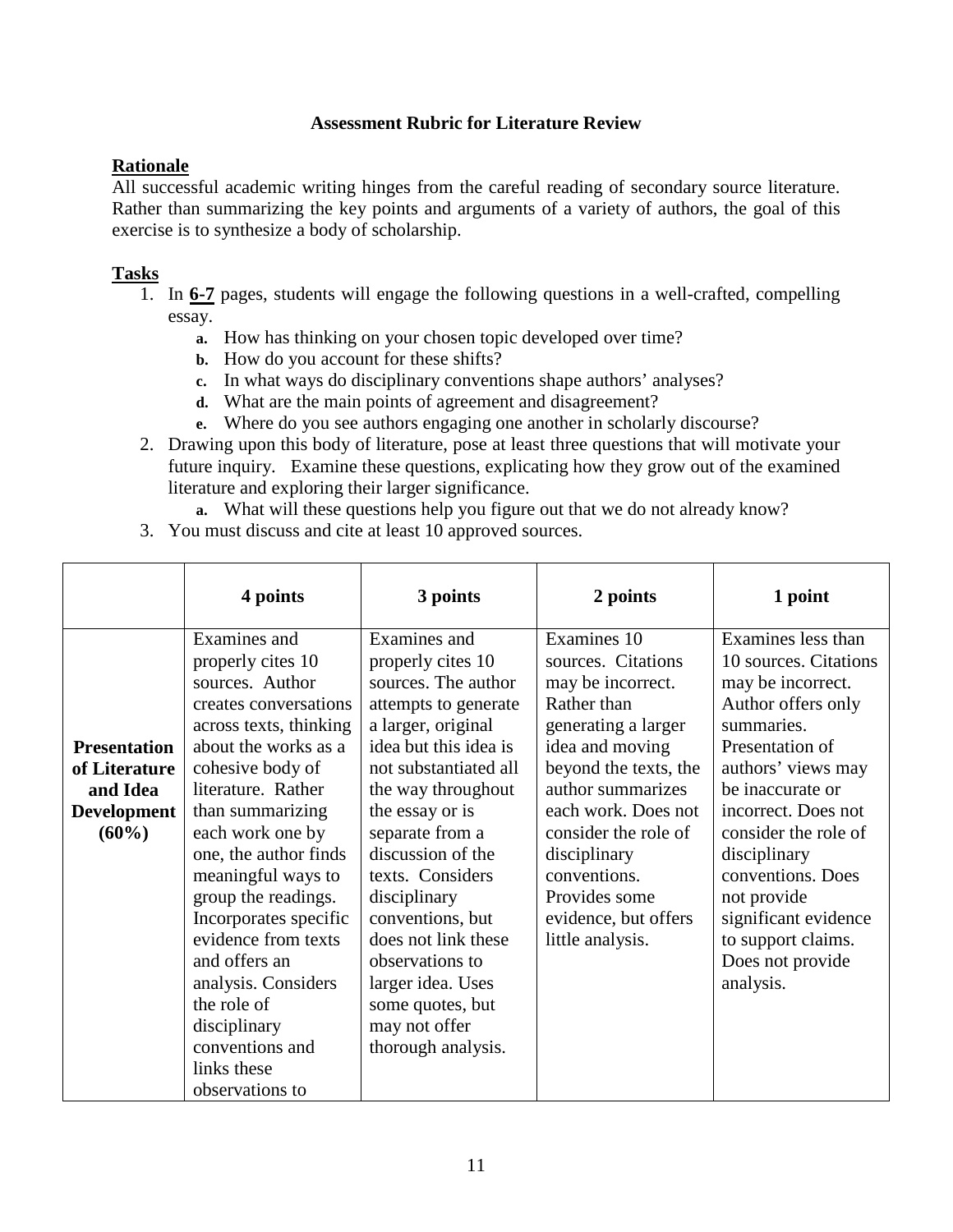| <b>Future</b><br><b>Research</b><br><b>Questions</b><br>$(30\%)$ | essay's larger idea.<br>Through an<br>exploration of this<br>body of literature,<br>the author generates<br>a cohesive, logical,<br>and compelling idea<br>that is woven<br>throughout the<br>review.<br>Clearly states and<br>explicates three<br>specific questions to<br>motivate further<br>research. The<br>questions are a clear<br>outgrowth of the<br>literature discussed. | States three<br>questions. Questions<br>are too broad and are<br>not fully explicated.<br>Questions flow from<br>previous discussion<br>of literature. | Offers three vague<br>questions. Does not<br>clearly or fully<br>explicate<br>significance or<br>implications of<br>questions.<br>Questions only<br>partially flow from<br>discussion of | Offers less than three<br>questions. Questions<br>are vague and may<br>not be explicated.<br>Questions do not<br>flow from discussion<br>of scholarship. |
|------------------------------------------------------------------|-------------------------------------------------------------------------------------------------------------------------------------------------------------------------------------------------------------------------------------------------------------------------------------------------------------------------------------------------------------------------------------|--------------------------------------------------------------------------------------------------------------------------------------------------------|------------------------------------------------------------------------------------------------------------------------------------------------------------------------------------------|----------------------------------------------------------------------------------------------------------------------------------------------------------|
| <b>Mechanics</b><br>$(10\%)$                                     | The essay is nearly<br>error free.                                                                                                                                                                                                                                                                                                                                                  | The paper has some<br>errors.                                                                                                                          | scholarship.<br>The paper has<br>numerous errors.                                                                                                                                        | The paper is sloppy<br>and appears not to<br>have been proofread.                                                                                        |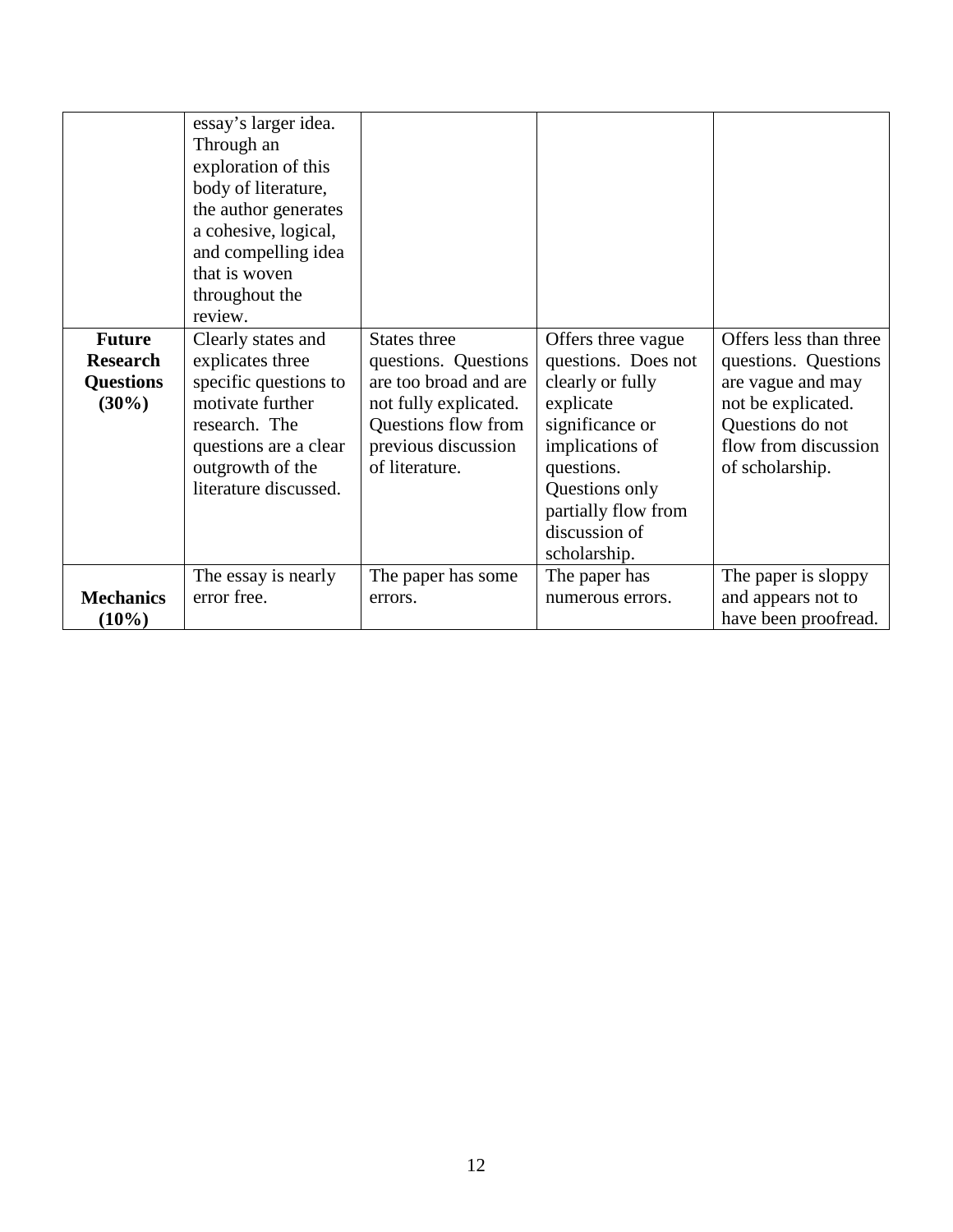### **Assessment Rubric for Final Paper**

## **Rationale**

Educational issues assume center stage in the political arena, animating the Left and the Right. Questions surrounding accountability, teacher quality, measurement, standards and many others shape today's educational policy discourse. Far more than insular buildings, the schools represent the nation's most important and powerful social institutions. They at once reflect and attend to social dynamics that unfold far beyond the school's doors. In this culminating assignment, students will offer a social and political analysis of a current educational debate. The goal of this essay is to use this analysis to cast fresh light on the problem and uncover a new pathway toward school improvement.

## **Tasks**

- 1. Students will write a **12-15** page essay in which they examine the social and political context surrounding a current educational debate or issue.
- 2. Begin with a sharp and concise 150-200 word abstract of the essay.
- 3. Offer a clear and succinct picture of a current educational issue.
	- a. Where does this debate unfold?
	- b. Who is involved?
	- c. What is at stake?
- 4. What are the social and political forces that shape this issue or debate?
	- a. Where do these forces exist? Why?
	- b. In what ways do they shape the issue?
	- c. In what ways do these larger forces shape reform around the issue?
- 5. Consider the ways in which your social and political analysis casts fresh light on the current debate.
	- a. In what ways does this analysis recast the debate or illuminate enduring underlying tensions?
	- b. What do you learn about the social and political functions of schooling from this inquiry?
- 6. Given what you have uncovered through your social and political analysis, how would you solve or resolve this issue? What sort of policy or intervention would you propose?

### **\*\*The draft of your research essay will be graded on a 4 point scale and receive comments.\*\***

|                 | 4 points               | 3 points             | 2 points               | l point             |
|-----------------|------------------------|----------------------|------------------------|---------------------|
| <b>Abstract</b> | Provides a sharp and   | Provides a 150-200   | Abstract is either too | Does not provide an |
| (15%)           | clear abstract of 150- | word abstract. May   | long or too short.     | abstract.           |
|                 | 200 words that         | be vague or too      | May not offer a sense  |                     |
|                 | concisely states the   | general.             | of the essay's         |                     |
|                 | essay's primary        |                      | argument or            |                     |
|                 | argument and           |                      | contribution.          |                     |
|                 | findings.              |                      |                        |                     |
|                 | Presents a clear and   | Presents a clear and | Presents an            | Topic of essay is   |
| <b>Argument</b> | specific educational   | specific educational | overarching topic to   | vague or unclear.   |
| and Idea        | issue to explore.      | issue to explore.    | explore, but issue is  | Author offers       |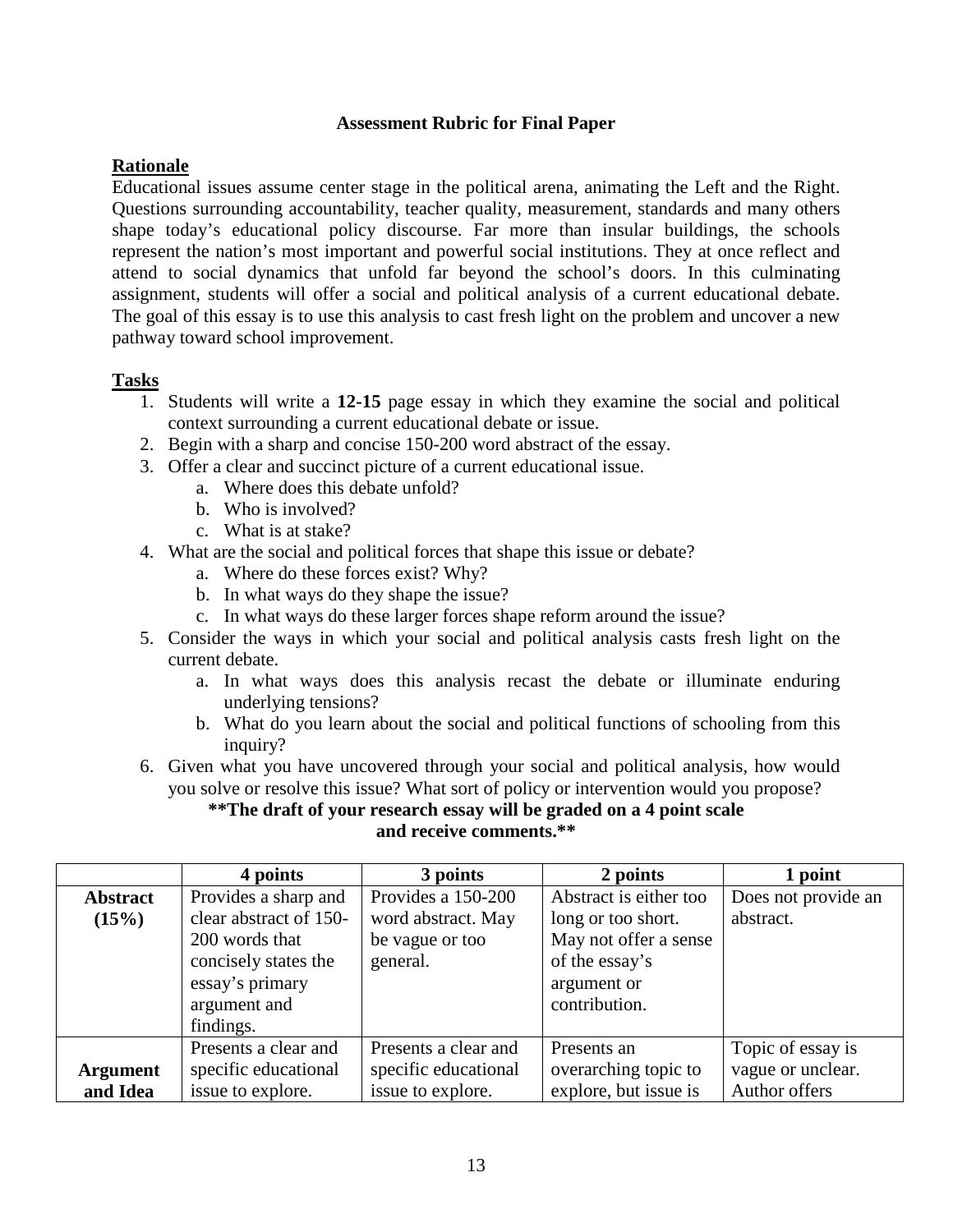| <b>Development</b>  | Makes a compelling                         | While the author                                | vague or too large.     | summaries of events    |
|---------------------|--------------------------------------------|-------------------------------------------------|-------------------------|------------------------|
| (25%)               | case for examining                         | examines the social                             | Unclear why author      | and texts but does not |
|                     | the social and                             | and political context,                          | turns to social or      | provide an analysis    |
|                     | political context.                         | he/she does not make                            | political forces or     | or craft an original   |
|                     | Generates a clear and                      | a clear case for doing                          | what he/she thinks an   | idea. Essay lacks a    |
|                     | compelling idea                            | so. Essay follows a                             | exploration of that     | discernable logic.     |
|                     | throughout the essay.                      | logic, but it may                               | nature can reveal.      |                        |
|                     | The paper moves                            | weaken in certain                               | Essay lacks a clear     |                        |
|                     | from one point to the                      | sections of the essay.                          | logic. Author offers    |                        |
|                     | next logically.                            | Author crafts a                                 | claims but fails to     |                        |
|                     |                                            | general idea, but does                          | generate an             |                        |
|                     |                                            | not develop it fully.                           | overarching idea.       |                        |
|                     | Accurately examines                        | Examines social and                             | Offers a partial or     | Examination of         |
| <b>Social and</b>   | the social and                             | political forces. Uses                          | incomplete              | social and political   |
| <b>Political</b>    | political forces that                      | at least 10 sources;                            | exploration of social   | forces is partial or   |
| <b>Analysis</b>     | impact the issue at                        | sources are correctly                           | and political forces.   | inaccurate. Does not   |
| (25%)               | hand through the use                       | cited. Provides                                 | Uses some evidence,     | use evidence to        |
|                     | of evidence. Offers a                      | evidence, but does                              | but leaves it largely   | substantiate claims.   |
|                     | careful analysis of                        | not fully analyze all                           | unexamined. Does        | Does not use and/or    |
|                     | evidence, moving                           | pieces introduced.                              | not use and/or          | incorrectly cites 10   |
|                     | beyond summary.<br>Uses at least 10        | Larger idea of the                              | incorrectly cites 10    | sources.               |
|                     |                                            | essay is only                                   | sources. Relies on      |                        |
|                     | sources; sources are                       | tangentially related to<br>evidence introduced. | summary rather than     |                        |
|                     | correctly cited. Uses<br>quotes from other |                                                 | analysis.               |                        |
|                     | scholarship to                             |                                                 |                         |                        |
|                     | develop and shade                          |                                                 |                         |                        |
|                     | the essay's idea.                          |                                                 |                         |                        |
| <b>Conclusions:</b> | Considers the ways                         | Considers social and                            | Considers social and    | Does not consider the  |
| <b>Using your</b>   | in which social and                        | political forces but                            | political forces but    | significance of social |
| analysis to         | political forces                           | does not consider                               | does not consider       | and political forces.  |
| guide               | inform policy                              | implications of such                            | larger implications.    | Does not use the       |
| educational         | surrounding a                              | forces. Attempts to                             | Considers social and    | previous analysis to   |
| improvement         | particular educational                     | use the social and                              | political forces.       | make fresh             |
| (25%)               | issue. Uses the                            | political analysis to                           | Proposes a vague        | observations about     |
|                     | analysis to offer fresh                    | cast fresh light on                             | policy or intervention  | current issue. Does    |
|                     | insights surrounding                       | policy, but claims                              | to attend to the issue; | not generate a larger  |
|                     | a current educational                      | need to be developed                            | the policy does not     | idea and examine its   |
|                     | issue. Examines the                        | more fully to be                                | clearly stem from the   | significance. Does     |
|                     | significance of the                        | compelling or clear.                            | previous analysis.      | not propose a policy   |
|                     | essay's idea in                            | Needs to link these                             |                         | or intervention to     |
|                     | compelling and                             | observations to larger                          |                         | attend to the issue.   |
|                     | meaningful ways.                           | idea with greater                               |                         |                        |
|                     | Proposes a specific                        | care. Proposes a                                |                         |                        |
|                     | policy or intervention                     | general policy or                               |                         |                        |
|                     | to attend to the issue                     | intervention to attend                          |                         |                        |